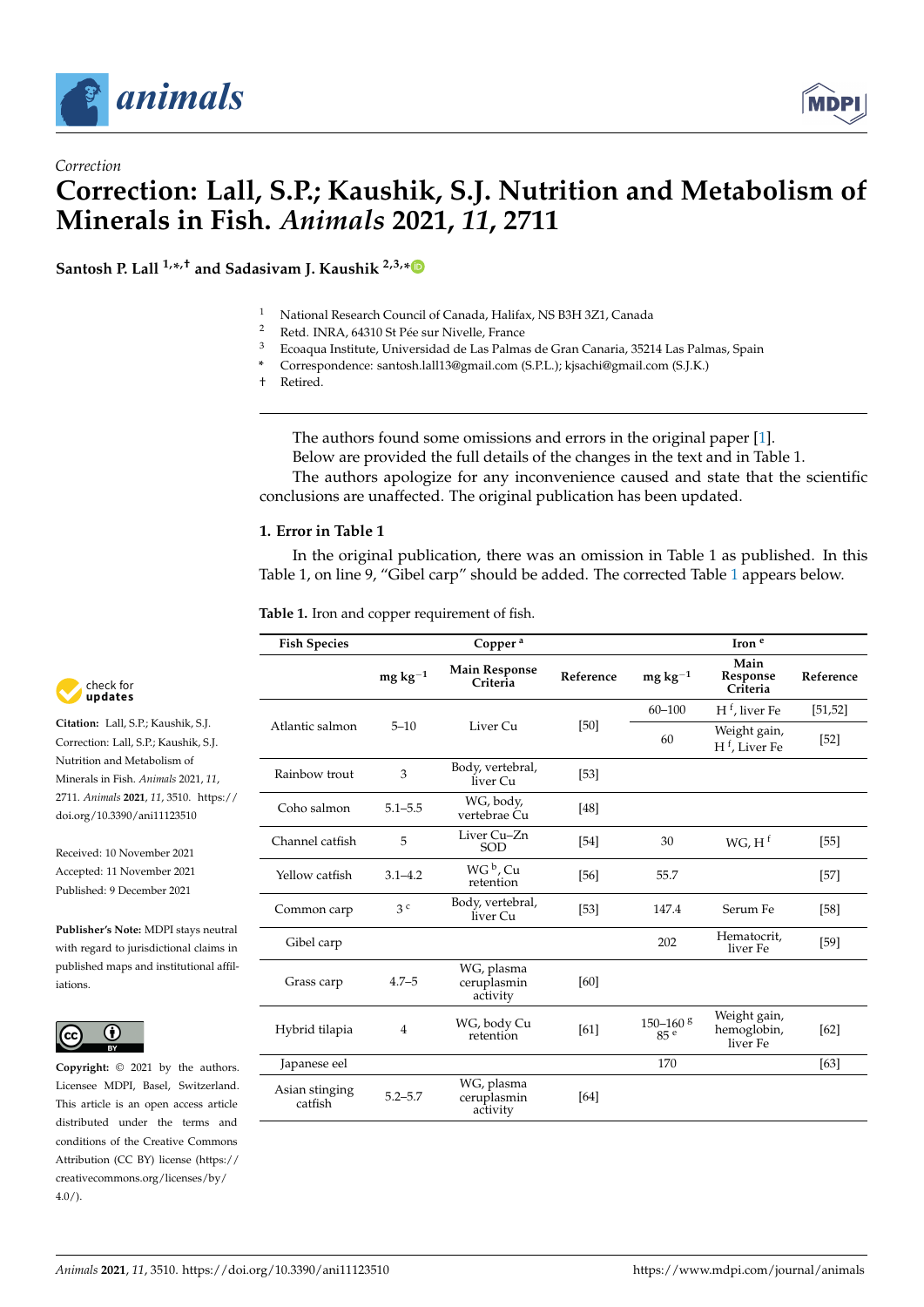| <b>Fish Species</b> |                    | Copper <sup>a</sup>                                                          |           |                                                    | Iron <sup>e</sup>                 |           |
|---------------------|--------------------|------------------------------------------------------------------------------|-----------|----------------------------------------------------|-----------------------------------|-----------|
|                     | mg $\rm kg^{-1}$   | <b>Main Response</b><br>Criteria                                             | Reference | $mg\,kg^{-1}$                                      | Main<br>Response<br>Criteria      | Reference |
| Russian<br>sturgeon | $7 - 8$            | WG, whole body<br>Cu, liver Cu-Zn<br>SOD, serum<br>ceruloplasmin<br>activity | [65]      |                                                    |                                   |           |
| Red sea bream       |                    |                                                                              |           | 150                                                |                                   | [66]      |
| Tongue sole         | $11 - 12$          | WG, serum<br>Cu-Zn SOD<br>activity                                           | [67]      |                                                    |                                   |           |
| Malabar grouper     | $4 - 6$            | WG, liver<br>$Cu-Zn$ SOD<br>activity, body<br>Cu retention                   | [68]      | 100 <sup>h</sup>                                   | Liver Fe                          | [69]      |
|                     | $2-3$ <sup>d</sup> | WG, liver<br>Cu-Zn SOD<br>activity, body<br>Cu retention                     | $[70]$    |                                                    |                                   |           |
| Yellow croaker      | $3.4 - 7$          | Serum Cu-Zn<br>SOD activity,<br>body and<br>vertebral Cu                     | $[71]$    |                                                    |                                   |           |
| Cobia               |                    |                                                                              |           | 80.5-94.7 $^{\circ}$<br>$71.3 - 75.1$ <sup>i</sup> | WG, serum<br>catalase<br>activity | $[72]$    |

<span id="page-1-0"></span>**Table 1.** *Cont.*

<sup>a</sup> Unless specified, CuSO<sub>4</sub>·5H<sub>2</sub>O used as Cu supplement; <sup>b</sup> WG = weight gain; <sup>c</sup> CuCl<sub>2</sub> used as Cu supplement;  $^{\rm d}$  copper peptide used as Cu supplement;  $^{\rm e}$  unless specified, FeSO<sub>4</sub>·6H<sub>2</sub>O used as Fe supplement; <sup>f</sup> hematology; <sup>g</sup> ferric citrate used as Fe supplement; <sup>h</sup> requirement for orange-spotted grouper (*Epinephelus coioides*); <sup>i</sup> iron methionine used as Fe supplement.

### **2. Text Corrections**

On page 4, Section 2.1, first paragraph, line 8, the word "monooxygenase" should be revised to "monoxygenase".

On page 7, Section 2.1.4, first paragraph, line 13, "and the author contend" should be revised to "suggest".

On page 8, Section 2.2.2, second paragraph, line 1, the citation [47] should be removed.

On page 14, Section 2.4.4, second paragraph, line 4, the citation [189] should be changed to [202].

On page 16, Section 2.5, fourth paragraph, line 2, the citation [18] should be changed to [19].

On page 17, Section 2.5.3, second paragraph, line 8, the citation [258] should be added to [259].

On page 20. Section 2.8, first paragraph, line 10, the citation [298] should be changed to [324].

On page 21, in Section 2.11, first paragraph, line 3, the citation [46] should be changed to [47].

On page 21, in Section 2.11, first paragraph, line 11, the citation [313] should be changed to [338].

On page 21, in Section 2.11, first paragraph, line 15, the citation [313] should be changed to [47].

On page 21, in Section 2.11, second paragraph, line 1, the citations [319,320] should be removed.

On page 21, in Section 2.11, second paragraph, line 3, the citations [314,315] should be changed to [342,343].

On page 21, in Section 2.11, second paragraph, line 7, the citation [342] should be changed to [344].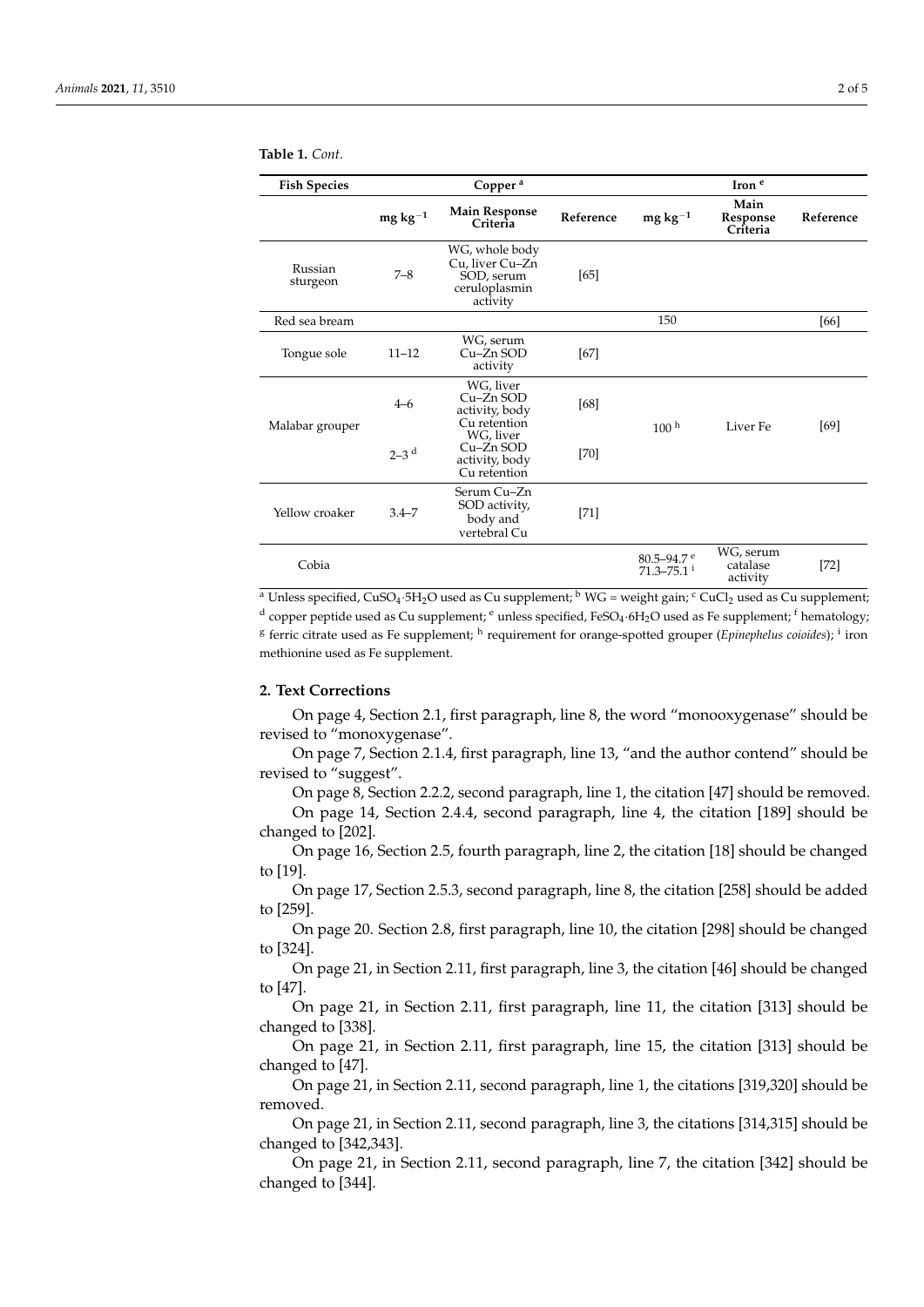On page 21, in Section 2.11, second paragraph, line 8, the citation [201] should be changed to [212].

On page 21, in Section 2.11, second paragraph, line 13, the citation [343] should be changed to [345].

On page 22, Section 3.1, first paragraph, line 3, citation [344] should be changed to [346].

On page 22, Section 3.1, first paragraph, line 9, citation [345] should be changed to [347].

On page 22, Section 3.1, first paragraph, line 11, citation [346] should be changed to [348].

On page 22, Section 3.1, second paragraph, line 4, citations [347–349] should be changed to [349–351].

On page 22, Section 3.1, second paragraph, last line, citations [326,350] should be changed to [328,352–354].

On page 22, Section 3.1, third paragraph, line 8, citation [353] should be changed to [355].

On page 22, Section 3.1, third paragraph, last line, citation [354] should be changed to [356].

On page 22, Section 3.1, fourth paragraph, line 5, citations [355,356] should be changed to [357,358].

On page 22, Section 3.1, fourth paragraph, line 7, citations [357,358] should be changed to [359,360].

On page 22, Section 3.1, fourth paragraph, line 8, citation [359] should be changed to [361].

On page 22, Section 3.1, fourth paragraph, line 9, citation [360] should be changed to [362].

On page 23, Section 3.1, fourth paragraph, line 10,11, citation [361] should be changed to [363] and citation [362] should be changed to [364].

On page 23, Section 3.1.1, first paragraph, line 2, citations [3,363] should be changed to [3,365].

On page 23, Section 3.1.1, first paragraph, line 5, the citations [364–369] should be changed to [366–371].

On page 23, Section 3.1.1, first paragraph, line 7, the citations [370,371] should be changed to [372,373].

On page 23, Section 3.1.1, first paragraph, line 10, the citation [363] should be changed to [365].

On page 23, Section 3.1.1, second paragraph, line 2, the citations [372–374] should be changed to [374–376].

On page 23, Section 3.1.1, second paragraph, line 3, the citations [365,375,376] should be changed to [367,377,378]; the citation for chum salmon [377] should be changed to [379].

On page 23, Section 3.1.1, second paragraph, line 4, the citations [368,378,379] should be changed to [370,380,381]; the citation [380] should be changed to [382] and that for [371] should be changed to [373]; the citations [381,382] should be changed to [383,384].

On page 23, Section 3.1.1, second paragraph, line 5, that for [365] should be changed to [367] and the citation [383] should be changed to [385], that for [384] should be changed to [386].

On page 23, Section 3.1.1, second paragraph, line 6, [385] should be changed to [387]; the citation [386] should be changed to [388].

On page 23, Section 3.1.1, second paragraph, line 7, [387] should be changed to [389]; the citation [388] should be changed to [390]; the citation [389] should be changed to [391].

On page 23, Section 3.1.1, second paragraph, line 8, [390] should be changed to [392]; the citation [391] should be changed to [393].

On page 23, Section 3.1.1, second paragraph, line 9, the citation [392] should be changed to [394].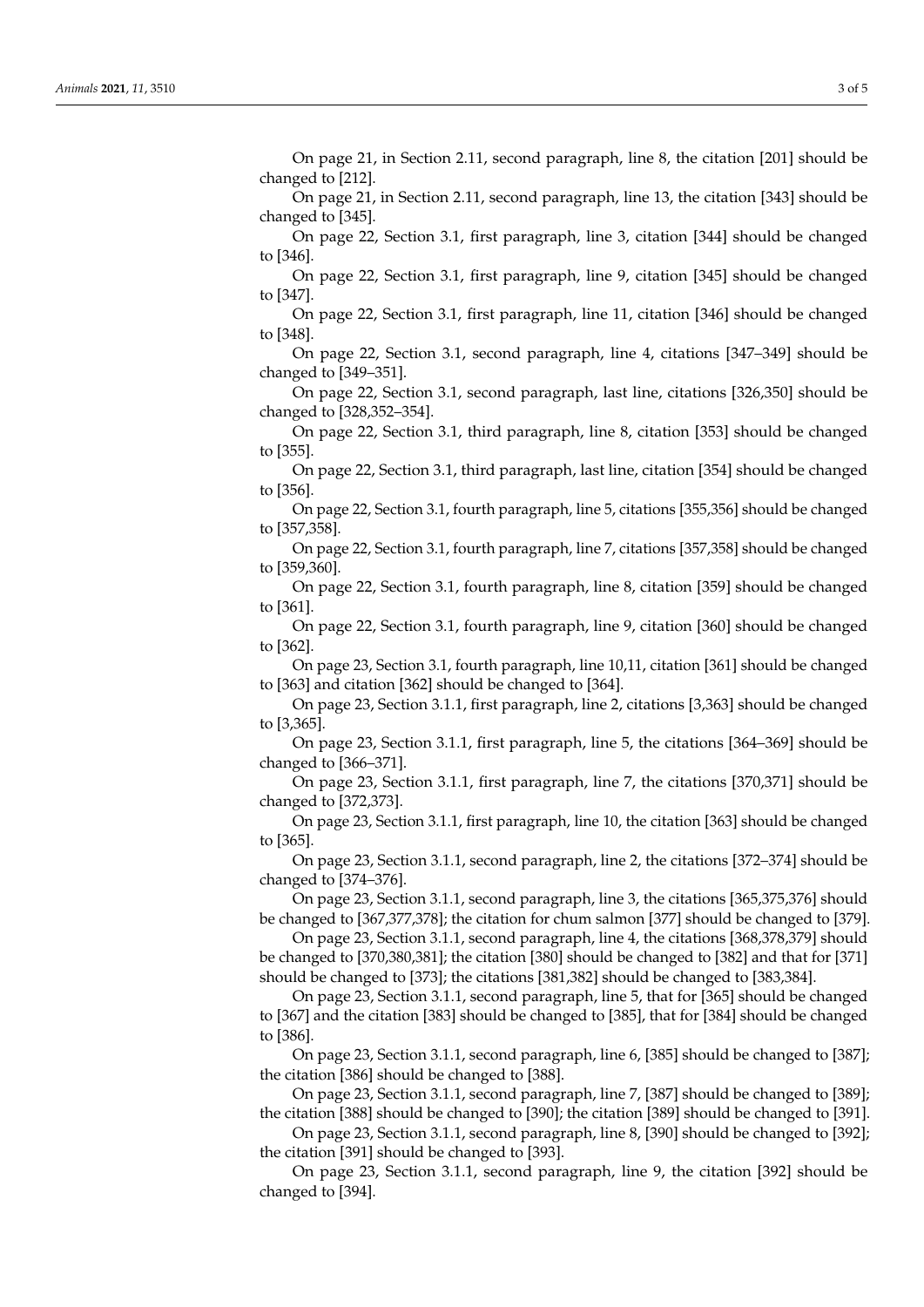On page 23, Section 3.1.1, second paragraph, line 11, the citation for " . . . Atlantic salmon, 0.6 (Lall and Bishop, 1977)" should be changed as " . . . Atlantic salmon, 0.6 [225]".

On page 23, Section 3.1.1, second paragraph, line 11, the citation [393] should be changed to [395] and that for [394] should be changed to [396].

On page 23, Section 3.1.1, second paragraph, line 12, the citation [395] should be changed to [397], that for [396] should be changed to [398] and that for [397] should be changed to [399].

On page 23, Section 3.1.1, second paragraph, line 13, the citation [398] should be changed to [400], that for [399] should be changed to [401] and that for [400] should be changed to [402].

On page 23, Section 3.1.1, second paragraph, last line, the citations [401–403] should be changed to [403–405].

On page 23, Section 3.1.1, third paragraph, line 3, the citation [404] should be changed to [406].

On page 23, Section 3.1.1, third paragraph, the last line, the citation [161] should be changed to [407].

On page 23, Section 3.1.2, first paragraph, line 1, the citations [365,378] should be changed to [367,380].

On page 23, Section 3.1.2, first paragraph, line 6, the citations [383,392] should be changed to [385,394].

On page 24, Section 3.1.2, first paragraph, line 7, the citation [392] should be changed to [394], that of [394] should be changed to [396] and that for [398] should be changed to [400].

On page 24, Section 3.1.2, first paragraph, line 12, the citations [374,405] should be changed to [376,408].

On page 24, Section 3.1.2, first paragraph, line 14, the citations [30,406–408] should be changed to [30,409–411].

On page 24, Section 3.1.2, first paragraph, line 15, the citation [408] should be changed to [411]

On page 24, Section 3.1.2, first paragraph, line 16, the citation [365] should be changed to [367].

On page 24, Section 3.1.2, first paragraph, line 17, the citation [396] should be changed to [398]; the citation [407] should be changed to [410].

On page 24, Section 3.1.2, first paragraph, line 20, the citations [387–390] should be changed to [412–415].

On page 24, Section 3.1.3, first paragraph, line 3, the citations [3,409] should be changed to [3,416].

On page 24, Section 3.1.3, first paragraph, line 9, the citation [410] should be changed to [417].

On page 24, Section 3.1.3, first paragraph, line 11, the citations [271,411–413] should be changed to [271,418–420].

On page 24, Section 3.1.3, first paragraph, line 14, the citation [414] should be changed to [421].

On page 24, Section 3.1.3, first paragraph, last line, the citation [415] should be changed to [422].

On page 24, Section 3.1.3, second paragraph, line 4, the citation [416] should be changed to [423].

On page 24, Section 3.1.3, second paragraph, last line, the citations [368,417–419] should be changed to [370,424–426].

On page 24, Section 3.2, first paragraph, line 8, the citation [420] should be changed to [427].

On page 24, Section 3.2, first paragraph, line 9, the citation [421] should be changed to [428].

On page 25, second paragraph, line 1, the citations [6,422] should be changed to [6,429].